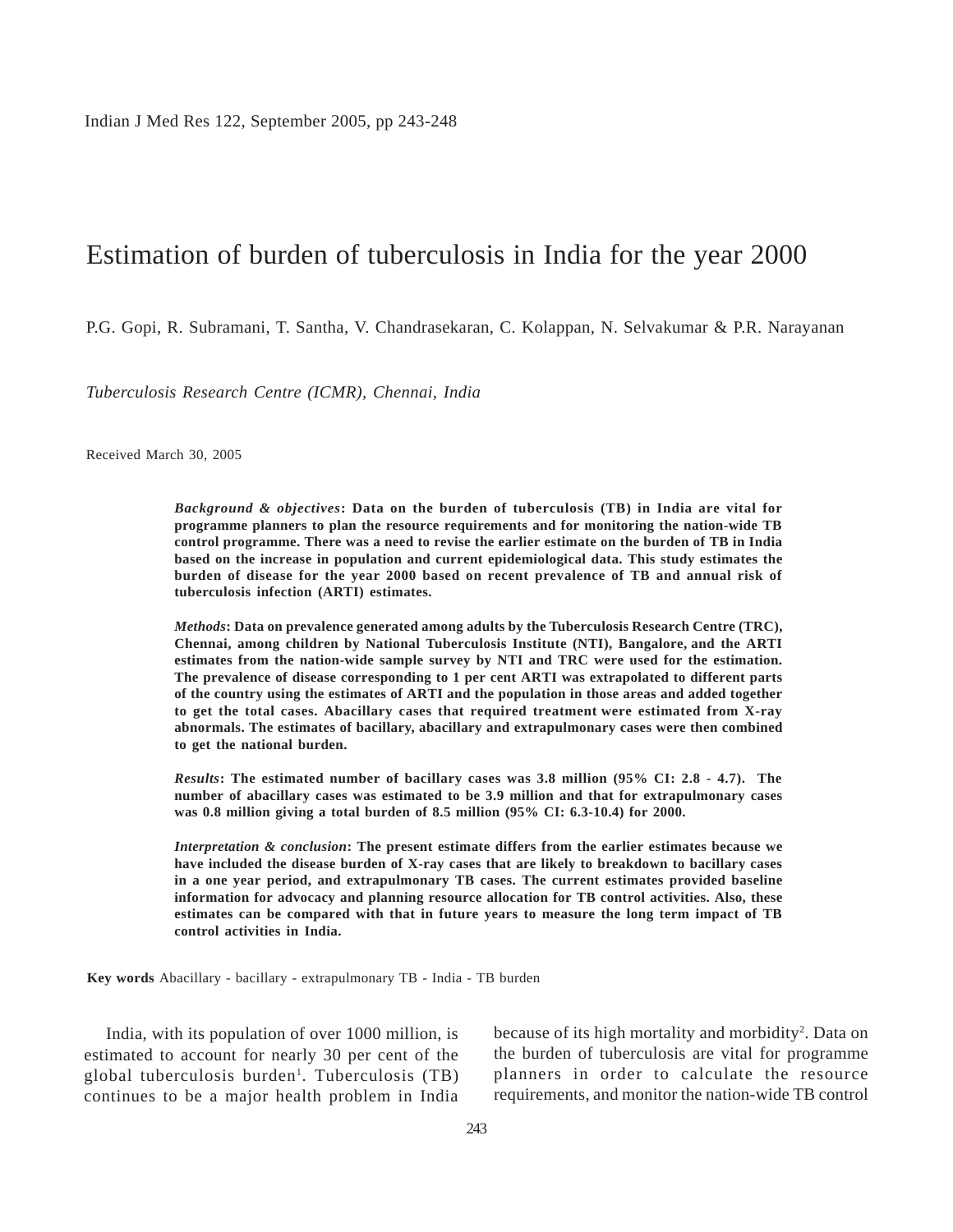programme. The National Tuberculosis Control Programme (NTP) was implemented in 1962. However, when reviewed in 1992, after three decades of implementation, the NTP was shown to have made no epidemiological impact, mainly due to poor case finding and low treatment completion rates<sup>3</sup>. As a result, the Government of India (GoI) in 1993 developed the Revised National Tuberculosis Control Programme (RNTCP) based on the internationally recommended Directly Observed Treatment – Short course (DOTS) strategy. Since 1998, the RNTCP has undergone a rapid expansion, and by November 2004 covered a population of over 920 million<sup>4</sup>. Based on the findings of the National Sample Survey (NSS) conducted by Indian Council of Medical Research  $(ICMR)$  during 1955-58<sup>5</sup>, an estimate of the burden of TB in India of 3.5 million bacillary cases and 14 million persons with abnormal chest X-rays suggestive of tuberculosis with negative sputum (hereafter, referred to as X-ray abnormals) was made at the time of introduction of RNTCP in 19976 . In 2000, an expert committee convened by the GoI, analyzed the data available from comparable studies, and estimated the burden in the year as 4.32 million bacillary cases and 11 million X-ray abnormals (unpublished data). The estimated X-ray abnormals reported could be an overestimate because the non-specific shadows in the X-rays could be due to various other diseases and would also include patients who would never develop TB. Also, extrapulmonary cases were not included in these estimates. The population of India has increased substantially after these estimates were obtained. Considering the above points, it was thought necessary to revise this estimate using the current epidemiological data available. Further, there is a need to estimate, as accurately as possible, the burden of TB at the start of the RNTCP in order to assess the impact of the programme as it is implemented and for the logistic purposes. The present study was undertaken to estimate the current disease burden in India for the year 2000 based on recent prevalence of disease and annual risk of tuberculosis infection  $(ARTI)$  estimates<sup>7-9</sup>.

# **Material & Methods**

This report summarizes the estimation of burden of disease based on recent prevalence and ARTI estimates generated by Tuberculosis Research Centre

(TRC), Chennai, disease survey among children by National Tuberculosis Institute (NTI), Bangalore and the ARTI estimates from the nation-wide sample survey by NTI and TRC<sup>7-9</sup>. For the estimation of the burden of tuberculosis, the following definitions were used.

*Bacillary case*: (*i*) Sputum-smear-positive case: A person with at least one sputum smear positive for acid fast bacilli (AFB) by fluorescent microscopy, irrespective of culture results; (*ii*) Sputum-smearnegative, culture-positive case: A person with sputum smears negative on all specimens collected for AFB, but at least one culture positive for *Mycobacterium tuberculosis*.

*X-ray abnormals*: Chest X-ray was read as possible or probable tuberculosis by two independent readers with sputum negative by smear and culture.

*Abacillary case*: Of the X-ray abnormals, those who are likely to break down to bacillary cases or radiological progression warranting initiation of anti-TB treatment.

*Extrapulmonary tuberculosis*: Tuberculosis affecting other than lung parenchyma.

The data used for the estimation of the burden of disease, were obtained from three different sources - (*i*) During 1999-2001, TRC undertook a large scale community survey in a sub-district population of Tiruvallur district in south India, to estimate the prevalence of TB disease among the population aged  $\geq$ 15 yr, and an ARTI survey<sup>8</sup>. In the disease prevalence survey, two screening tools namely, symptom elicitation and chest radiography, were used for the detection of cases. The adjusted prevalences of smear-positive, smear-negative culture-positive and X-ray abnormal cases were estimated. The ARTI was estimated by the mirror image method<sup>10</sup>; *(ii)* Data on the disease prevalence among children aged 0-14 yr from a survey<sup>9</sup> conducted by the NTI which was correlated with the south zone ARTI of 1 per cent  $(95\% \text{ CI: } 0.7-1.4\%)$ <sup>7</sup>; and *(iii)* The ARTI estimates from rural and urban areas obtained from the nationwide survey, conducted jointly by NTI and TRC<sup>7</sup> during 2000-2003.

*Data analysis*: The burden of disease was estimated as follows: the prevalence of disease corresponding to 1 per cent ARTI in the Tiruvallur study was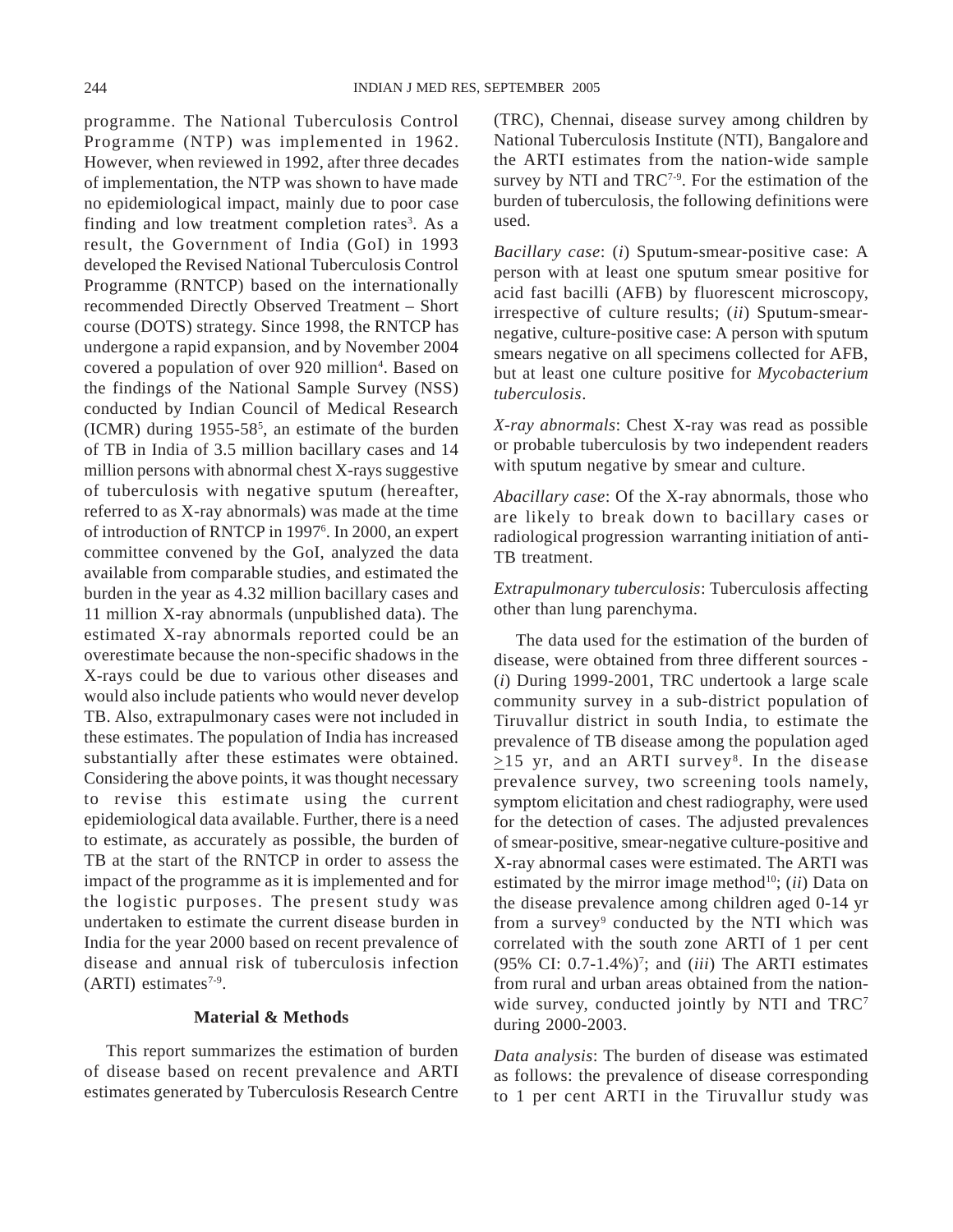multiplied by the corresponding ARTI estimates from the nation-wide ARTI survey for the rural and urban areas of the four survey zones to get the estimates of the prevalence in the respective areas. These estimates of prevalence were then multiplied by the adult population in the respective areas, to obtain the estimated number of prevalent cases. The prevalence among children was estimated in the same way assuming for an ARTI of 1 per cent as obtained from the south zone<sup>5</sup>. The number of abacillary cases was estimated assuming a breakdown of 30 per cent of  $X$ -ray abnormals that required treatment<sup>11</sup> and extrapulmonary cases as 20 per cent of bacillary cases. These estimates of bacillary, abacillary and extrapulmonary cases were then combined to get the national burden.

The rates of prevalence of smear-positive cases, smear-negative culture-positive cases, and X-ray abnormals were estimated after adjusting for those not examined by X-ray and/or sputum examinations. The 95 per cent confidence intervals (CI) were obtained for the burden estimates. The prevalence based on the screening methods namely, symptom and radiography screening among adults for smearpositive cases, and smear-negative culture-positives were 333 and 332 per 100,000, respectively. The corresponding figures for prevalence based on radiography alone were 282 and 266, respectively. The prevalence rate of X-ray abnormals among adults was 2360 per 100,000. For children, the corresponding figures were 26, 123 and 300 per 100,000, respectively. The ARTI was estimated to be 2.0 per cent (95% CI: 1.7-2.3) by the mirror-image technique for the age group of 1-9 yr.

*Extrapolation of data*: Based on the census of India-1991 and 2001, the population of India for 2000 was taken to be 1005 million with 35 per cent of the total population aged 0-14 yr. As there are no data available on the prevalence of disease at the national level, prevalence data among adults generated by the TRC survey and that among children by NTI, were extrapolated for the national estimation.

# **Results & Discussion**

The estimated number of bacillary cases was 3.75 million (95% CI: 2.8-4.7), of which 1.7 million (95% CI: 1.3-2.1) were smear-positive cases and 2.05 million (95% CI: 1.5-2.6) smear-negative, culture-positive cases (Table I). X-ray abnormals were estimated to be 12.9 million (95% CI: 9.7-16.0). The number of abacillary cases was estimated to be 3.9 million (30% of 12.9 million X-ray abnormals) with 95 per cent CI: 2.9 - 4.8 and that for extra-pulmonary cases was 0.8 million (20% of 3.8 million bacillary cases) with 95 per cent CI: 0.6-0.9 giving a total burden of 8.5 million with 95 per cent CI: 6.3-10.4 (Table II).

To get a direct estimate of burden of TB disease in India, a large scale national survey would be required. However, due to lack of recent data on the nation-wide prevalence of disease, the estimated burden of tuberculosis presented here was based mainly on data generated from an area where community disease and ARTI surveys are in progress, and on estimates of ARTI in different parts of the country from the recent nation-wide ARTI survey<sup>7</sup>. There are inherent limitations in undertaking such an exercise using the available data. However, despite the limitations, we estimated that in the year 2000 there were 3.8 million bacillary cases and 12.9 million X-ray abnormals. All the X-ray abnormals estimated here may not be bacillary cases and most of them may not develop to active cases in future. The question whether it would be correct to treat these sputum-negative X-ray abnormals assumes national importance from burden estimation point of view. A study<sup>11</sup> conducted by NTI in 1975-76 followed up Xray abnormals for one year and found that about 30 per cent broke down either with bacillary disease or radiological progression. Another study<sup>12</sup> in Hong Kong showed that confirmation of active disease requiring treatment was obtained for 76 (42%) of the 181 X-ray abnormals during a 12 month period. About 30 per cent of the X-ray abnormals had chest symptoms in addition in the TRC series (unpublished data). Considering all these factors, it was reasonable to assume that 30 per cent of the X-ray abnormals at the time of the survey to be active cases of TB. Thus, 30 per cent of 12.9 million X-ray abnormals, were likely to break down to bacillary cases or progress radiologically requiring anti-TB treatment; 3.9 million (12.9 x 30%) of the X-ray abnormals were alone considered to be abacillary cases. The number of extrapulmonary cases was estimated to be 0.8 million of 3.8 million bacillary cases (20% of 3.8). Thus, the burden of tuberculosis projected in the country for the year 2000 was 8.5 million.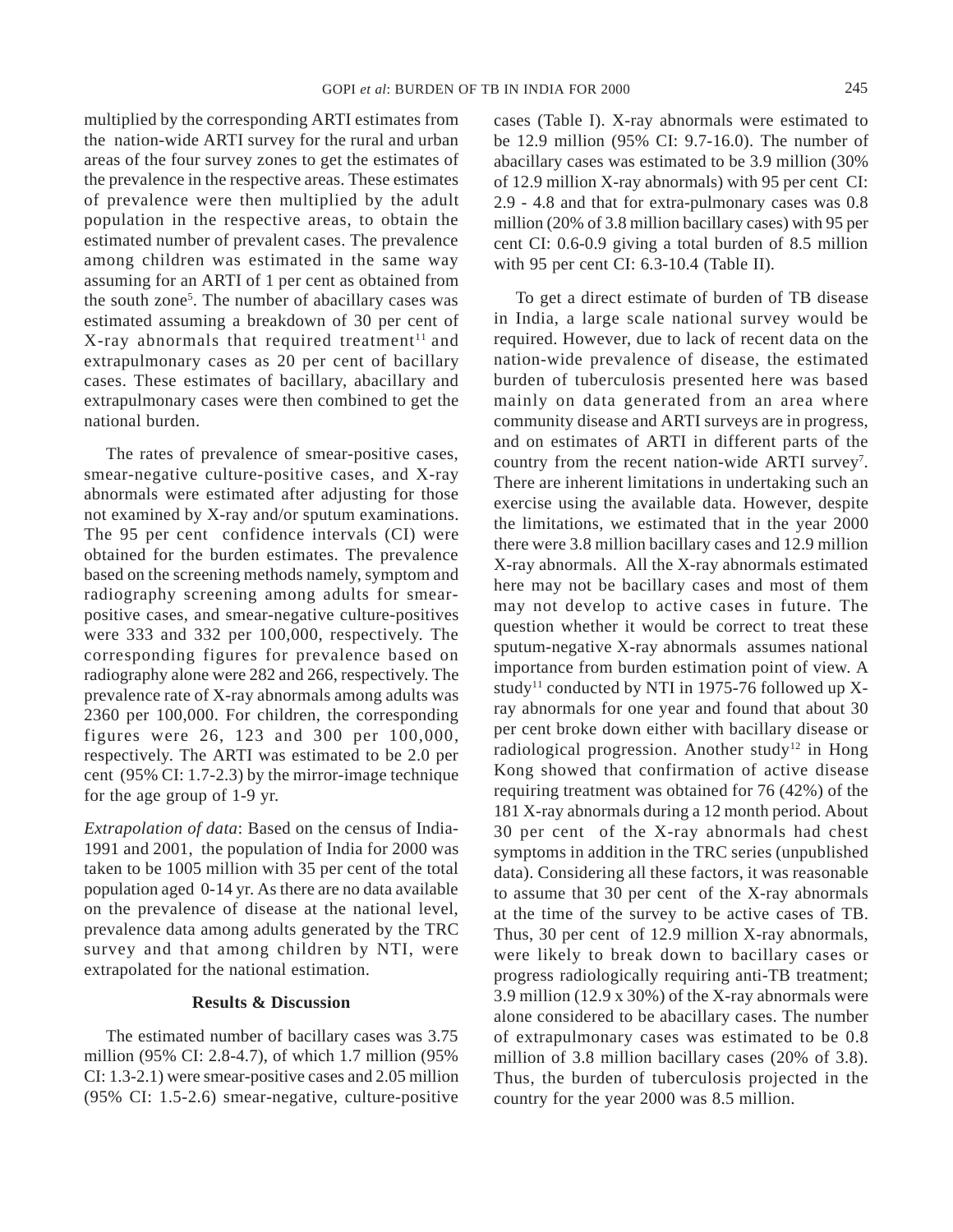| Zone                | ARTI % | Population | Smear-<br>positive | Smear-<br>negative,<br>culture-positive | Total bacillary<br>cases | $X$ -ray<br>abnormals |
|---------------------|--------|------------|--------------------|-----------------------------------------|--------------------------|-----------------------|
| Rural<br>East -     | 1.2    | 213.3      | 0.294              | 0.355                                   | 0.649                    | 2.232                 |
| Urban               | 1.6    | 46.0       | 0.085              | 0.102                                   | 0.187                    | 0.642                 |
| North - Rural       | 1.5    | 177.9      | 0.306              | 0.370                                   | 0.676                    | 2.327                 |
| Urban               | 3.3    | 58.2       | 0.221              | 0.266                                   | 0.487                    | 1.675                 |
| South - Rural       | 0.8    | 164.1      | 0.151              | 0.182                                   | 0.333                    | 1.145                 |
| Urban               | 1.6    | 70.2       | 0.129              | 0.156                                   | 0.285                    | 0.979                 |
| West - Rural        | 1.4    | 191.4      | 0.308              | 0.372                                   | 0.680                    | 2.336                 |
| Urban               | 2.1    | 84.0       | 0.203              | 0.245                                   | 0.448                    | 1.539                 |
| Total               | 1.5    | 1005.1     | 1.70               | 2.05                                    | 3.75                     | 12.87                 |
| $(95\% \text{ CI})$ |        |            | $(1.28 - 2.11)$    | $(1.54 - 2.55)$                         | $(2.82 - 4.66)$          | $(9.72 - 16.03)$      |

ARTI, Annual risk of tuberculosis infection

|  |                   |  | Table II. Estimated burden of tuberculosis in India for the year |  |  |  |
|--|-------------------|--|------------------------------------------------------------------|--|--|--|
|  | 2000 (in million) |  |                                                                  |  |  |  |

| Type of case         | No. (95% CI)    |
|----------------------|-----------------|
| Bacillary cases      | $3.8(2.8-4.7)$  |
| Abacillary cases     | $3.9(2.9-4.8)$  |
| Extrapulmonary cases | $0.8(0.6-0.9)$  |
| Total cases          | $8.5(6.3-10.4)$ |

In 1997, Dye *et al*<sup>1</sup> estimated the incidence of TB in India to be 1.8 million (187 per 100,000 population) and arrived at the prevalence of TB (505 per 100,000) by multiplying the incidence by the duration (2.7 yr) of the disease. On similar lines, the estimated incidence for the year 2000 was 180 per  $100,000$  population<sup>13</sup>. These estimates were obtained by reviewing data from notification of TB cases without including X-ray abnormals and extrapulmonary cases. From the 1955-58 NSS, based on radiography alone as the screening tool, the prevalence of bacteriologically positive cases was 400 per 100,000 population and that for X-ray abnormals 1600 per 100,000 population. In 2000, an expert committee convened at NTI, Bangalore by the GoI, analyzed the data available at that time from comparable studies, and estimated the burden in the year 2000 as 4.32 million bacillary cases and 11 million X-ray abnormals (unpublished data). The present estimation is based on prevalence data generated from using both symptom elicitation and chest radiography for the diagnosis of tuberculosis cases and hence the estimate is likely to be more accurate. The current

burden using chest radiography alone as the screening method, and using the same methodology as in the NSS, was estimated to be 320 bacillary cases per 100,000 population. The current estimates have taken into account the population increase in the country and the recent available prevalence data. As RNTCP is showing remarkable success in terms of cure rate and nation-wide coverage is planned for 2005, it is expected that the burden of prevalent cases should decrease considerably over a period of few years. The current burden of TB in the country can be compared with the burden in few years time, the long term impact of the programme could be measured.

Our estimation has the following limitations: We have assumed that the relationship between the ARTI and the prevalence of disease was similar in all four zones of the country and that TB control measures and outcomes were similar across the country. The latter assumption was probably reasonable because only 180 million population were covered under the DOTS-based RNTCP in January 2000. The age-sex composition of the adults in the study population of Tiruvallur was found to be similar to the general population of India. So the burden of estimate is unlikely to differ significantly from the present estimate. On the whole we have not attempted to estimate the burden of disease adjusting for age and sex. The impact of HIV on the epidemic was not considered separately. To the extent that HIV contributes to transmission, may be partly accounted for by the impact on the ARTI. There is evidence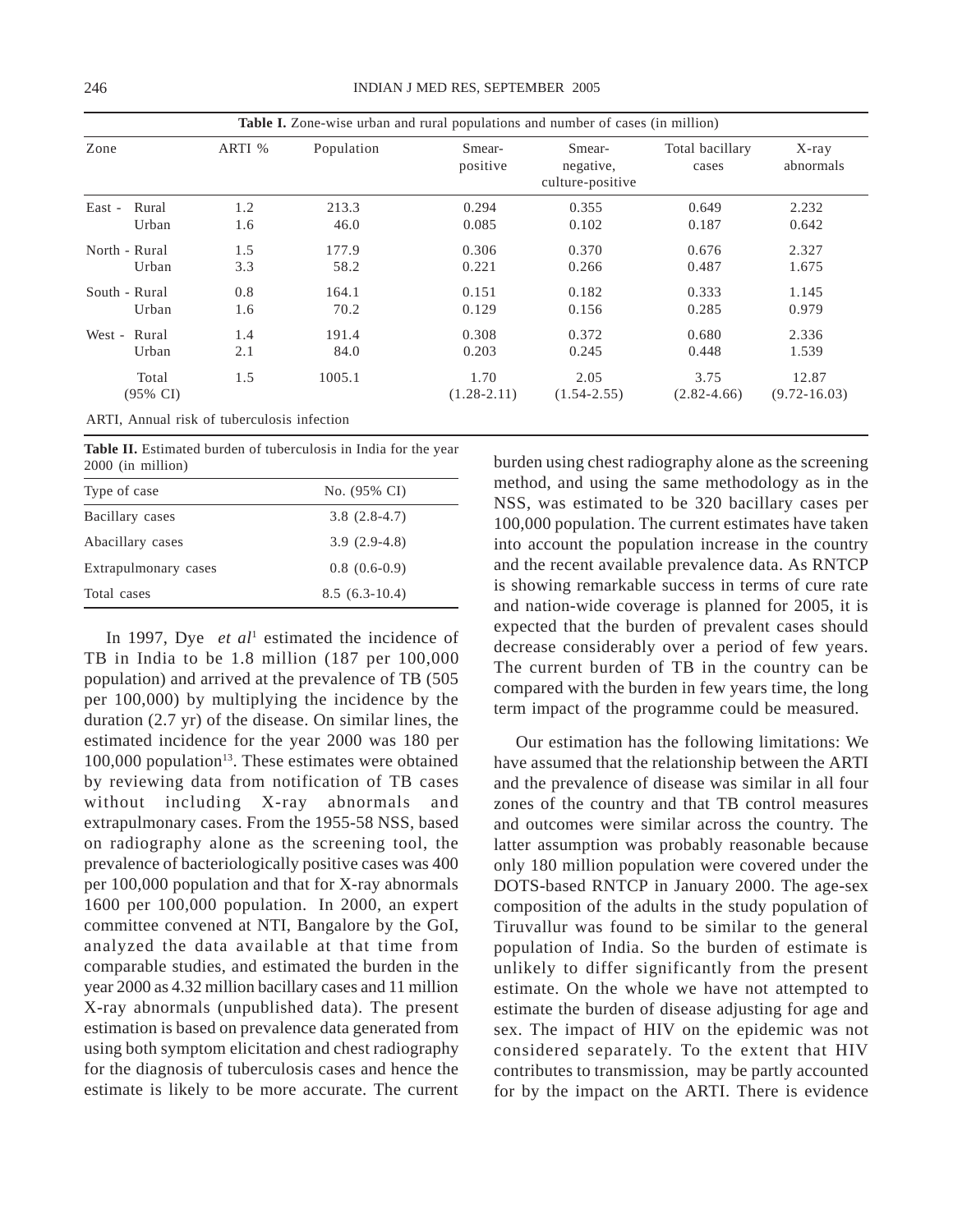247

from Africa that the impact of HIV infection on incidence is much greater than on prevalence $14$ , thus the methodology used here would lead to an underestimate of TB incidence. However, the overall prevalence of HIV in Tiruvallur is still less than 1 per cent (unpublished data) so, the effect is unlikely to be substantial. Since the current estimate of the incidence rate was not available and we could not establish the relationship between ARTI and incidence of smear-positive cases, we used the relationship between ARTI and prevalence rates. Hence, the possible errors in comparison of ARTI with the prevalence of the disease have also not been considered.

The present study provides a point-estimate for the year 2000 and the impact of growing population with passage of time is therefore not appropriate here. This study is an exercise aimed at providing a rough estimate for the programme manager. A mathematical modeling might be needed to provide a range of different estimates based realistic assumptions and allowing impact of growing populations.

In conclusion, the burden of TB for the year 2000 was estimated to be 8.5 million (3.8 million bacillary cases, 3.9 million abacillary cases and 0.8 million extrapulmonary cases). These estimates provided baseline information for advocacy, planning resource allocation and to measure the impact of TB control activities in India in future.

#### **Acknowledgment**

The authors are grateful to Prof. N.K. Ganguly, Director-General of the Indian Council of Medical Research, New Delhi, for his encouragement and support. The authors acknowledge the efforts of all field unit staff of Tiruvallur in meticulous collection of data. The authors thank the staff of Statistics and Electronic Data Processing (EDP) divisions of the Epidemiology unit for data management. The authors thank Dr L.S. Chauhan, DDG (TB), Directorate-General of Health Services (DGHS), Central TB Division, New Delhi; Dr N. Prahalad Kumar, Director, National Tuberculosis Institute (NTI), Bangalore; Dr V.K. Chadha, Senior Epidemiologist, NTI, Bangalore; Dr S.P. Tripathy, former Director-General, ICMR, New Delhi; Dr D.R. Nagpaul, former Director, NTI, Bangalore; Dr S. Radhakrishna, former Director, Institute for Research in Medical Statistics (IRMS) (Madras chapter) now National Institute of Epidemiology (NIE), Chennai; Dr S.K. Jindal, Postgraduate Institute of Medical Education and Research, Chandigarh; Dr P. Narang, Professor and Head of Microbiology, Mahatma Gandhi Institute of Medical Sciences (MGIMS),

Wardha; Dr Fraser Wares and Dr S. Sahu, WHO, SEARO, New Delhi, for their encouragement, support and critical suggestions at the time of presenting the data analyses of estimate for TB burden at meeting of the Expert committee on 10-11th March 2005, New Delhi. The authors acknowledge the invaluable support given by Dr T.R. Frieden, Public Health Commissioner, New York, Dr Christopher Dye, Dr Brian Williams, and Dr Udo Buchholz, WHO, Geneva.

The analyses and presentation of the data were supported in part by the World Health Organization with financial assistance by the USAID under the Model DOTS project.

### **References**

- 1. Dye C, Scheele S, Dolin P, Pathania V, Raviglione MC. Consensus statement. Global burden of tuberculosis: estimated incidence, prevalence, and mortality by country. WHO Global Surveillance and Monitoring Project. *JAMA* 1999; *282* : 677-86.
- 2. Murray CJL, Lopez AD, editors. *The global burden of disease*. Cambridge: The Harvard School of Public Health; 1996 p. 660.
- 3. World Health Organization. Tuberculosis Programme Review - India. 1992. Geneva: WHO; 1992.
- 4. TB India 2005. RNTCP Status Report. Central TB Division, Directorate of General of Health Services, Ministry of Health and family Welfare, New Delhi. http:// www.tbcindia.org.
- 5. Tuberculosis in India (special report series No. 34). A Sample Survey 1955-58; Indian Council of Medical Research, New Delhi.
- 6. Kant L. On estimation of burden of tuberculosis in India (Editorial). *Indian J Tuberc* 2000; *47* : 127-8.
- 7. Directorate-General of Health Services (DGHS), Government of India (GoI), the National Tuberculosis Institute, Bangalore and the Tuberculosis Research Centre, Chennai. Annual Risk of tuberculosis Infection in different Zones of India: A National Sample Survey 2000-2003. Bangalore: NTI, 2004.
- 8. Gopi PG, Subramani R, Radhakrishna S, Kolappan C, Sadacharam K, Devi TS, *et al*. A baseline survey of the prevalence of tuberculosis in a community in South India at the commencement of a DOTS programme. *Int J Tuberc Lung Dis* 2003; *7* : 1154-62.
- 9. Suryanarayana L, Suryanarayana HV, Jagannatha PS. Prevalence of pulmonary tuberculosis among children in a south Indian community. *Indian J Tuberc* 1999; *46* : 171-8.
- 10. Arnadottir T, Rieder HL, Trebucq A, Waaler HT.Guidelines for conducting skin test surveys in high prevalence countries. *Tuberc Lung Dis* 1996; *77* (Suppl) : 1-20.